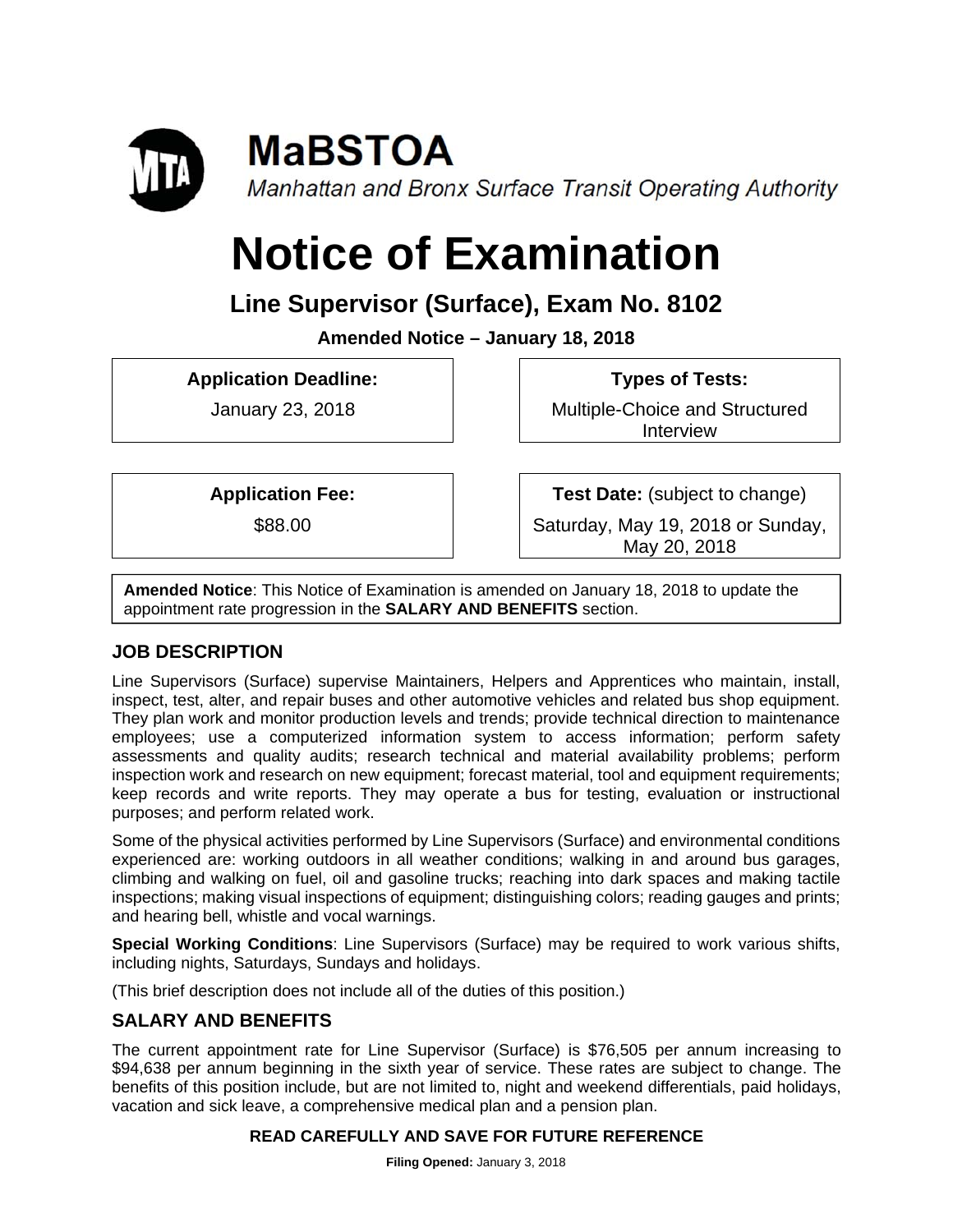### **HOW TO QUALIFY**

By the **last day of the Application Period**, you must meet the criteria in **either** Section A **or** Section B below.

#### **Section A**

- **A1.** One year of satisfactory full-time experience as a **supervisor** overseeing journey-level automotive mechanics (i.e., fully trained, proficient, knowledgeable, experienced, and competent) who troubleshoot and repair automotive or aircraft engines and electrical systems, and at least one other automotive or aircraft system, such as transmissions or HVACs systems; **and**
- **A2.** Five years of satisfactory full-time experience as a **journey-level automotive mechanic** performing the work described in "A1" above.

#### **Section B**

- **B1.** One year of satisfactory full-time experience as a **supervisor** overseeing journey-level automotive mechanics (i.e., fully trained, proficient, knowledgeable, experienced, and competent) who troubleshoot and repair automotive or aircraft engines and electrical systems, and at least one other automotive or aircraft system, such as, transmissions, or HVACs systems; **and**
- **B2.** Three years of satisfactory full-time experience as a **journey-level automotive mechanic** performing the work described in "B1" above that were obtained **after** one of the following:
	- I. Two years of satisfactory full-time experience as a mechanic's helper, apprentice or trainee performing or assisting in the work described above; or
	- II. Graduation from a recognized trade school or technical school, approved by a state's Department of Education or comparable agency, with a major course of study in automotive mechanics or a closely related field totaling at least 600 hours or more; or
	- III. Graduation from a vocational high school, approved by a state's Department of Education or comparable agency, with a major course of study in automotive mechanics, or a closely related field; or
	- IV. Graduation from an accredited college or university with an AAS degree or higher in automotive mechanics or a closely related field.

Vocational high school, or technical or trade school education must be approved by a State's Department of Education or a recognized accrediting organization. College education must be from an accredited college or university, accredited by regional, national, professional or specialized agencies recognized as accrediting bodies by the U.S. Secretary of Education, and by the Council of Higher Education Accreditation (CHEA).

**The following are types of experience that are not acceptable:** auto body and fender repair; auto or truck assembly; dealership make-ready repair; gas station service; oil and specialty replacement shop work, such as tire replacement, replacement of exhaust parts (muffler), transmission parts, brakes/braking systems, glass, climate control parts, etc.; and salvage and junkyard extraction.

**Foreign Education Fact Sheet (required only if you need credit for your foreign education for this examination):** If you were educated outside the United States, you must have your foreign education evaluated to determine its equivalence to education obtained in the United States. The services that are approved to make this evaluation, as well as instructions on how to submit this evaluation are listed in the *Foreign Education Fact Sheet* included with your application packet. When you contact the evaluation service, ask for a "document-by-document" (general) evaluation of your foreign education.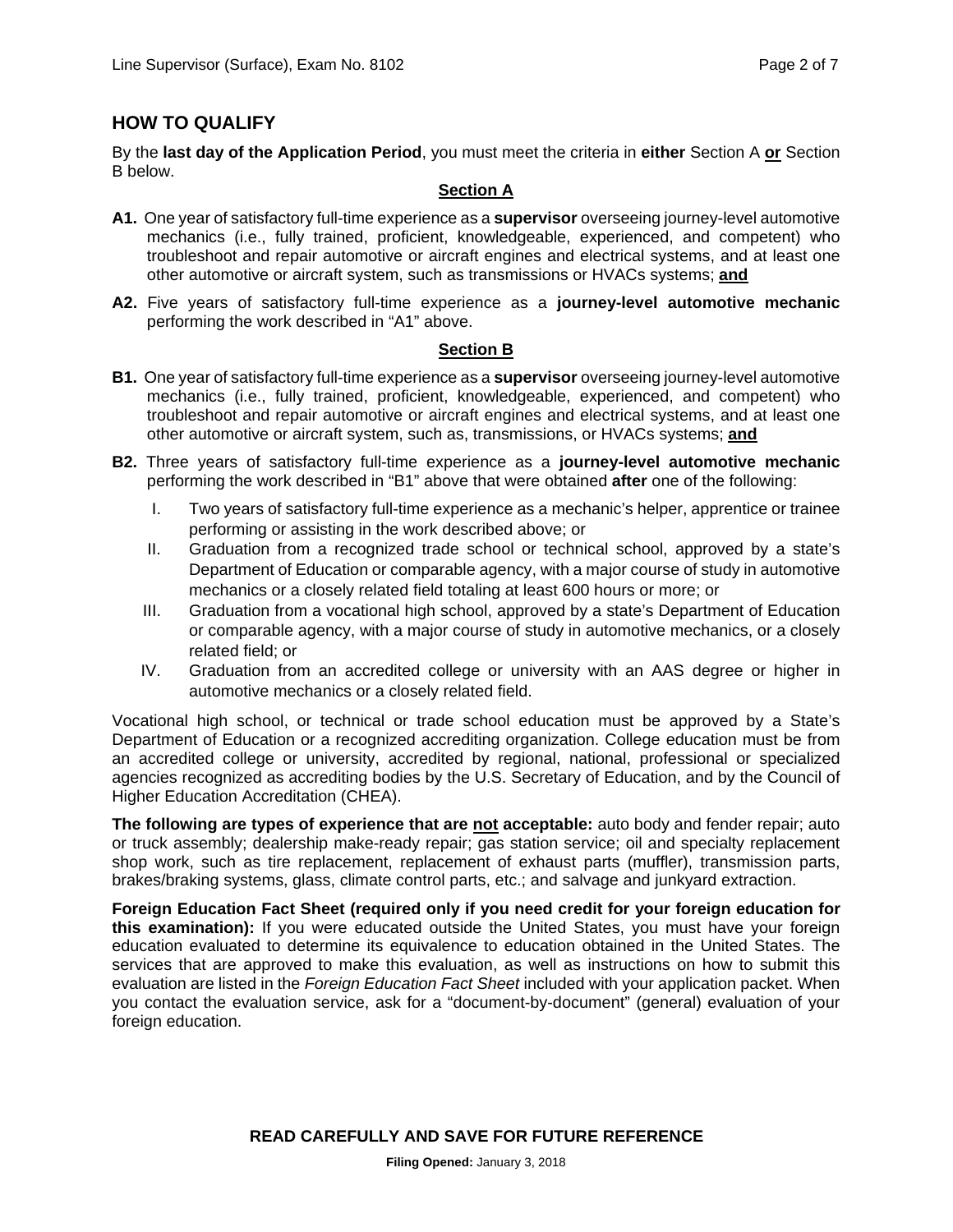#### **HOW TO QUALIFY** (continued)

You will be required to indicate if you met the education and experience on the date that you are scheduled to take the multiple-choice test. You may also be required to complete additional forms in regards to your education and experience at the time of appointment. You will be given the multiplechoice test before we verify your qualifications for this examination. You are responsible for determining whether you meet the qualification requirements for this examination prior to submitting the *Application*. If you are marked "Not Qualified," your application fee will **not** be refunded and you will **not** receive a score.

#### **REQUIREMENTS TO BE APPOINTED**

#### **Driver License Requirement:**

- 1. A Class B Commercial Driver License, (CDL) valid in the State of New York with a passenger endorsement and no disqualifying restrictions; or
- 2. A Motor Vehicle Driver license valid in the State of New York and a Learner's Permit for a Class B CDL valid in the State of New York with a passenger endorsement and no disqualifying restrictions.

Candidates who qualify under (2) above will be appointed subject to the receipt of a Class B CDL valid in the State of New York with a passenger endorsement and no disqualifying restrictions at the end of a special training course in bus operations.

Candidates who fail to successfully complete the special training course in bus operations, including the receipt of a Class B CDL valid in the State of New York with a passenger endorsement and no disqualifying restrictions, will be terminated.

If you have serious moving violations, license suspension or an accident record you may be disqualified. The Class B CDL valid in the State of New York with a passenger endorsement and no disqualifying restrictions must be maintained for the duration of employment. All applicants for this examination must provide proof of residence in the state for which the license and/or permit was issued.

**Character Requirement:** Proof of good character and satisfactory background are absolute prerequisites to appointment. The following are some of the factors considered as grounds for disqualification: (a) conviction of an offense, the nature of which indicates lack of good moral character or disposition toward violence or disorder; (b) repeated convictions where such convictions indicate a disrespect for the law; (c) discharge from employment where such discharge indicates poor behavior or an inability to follow rules and disciplinary guidelines; (d) previous unsatisfactory employment history with the Metropolitan Transportation Authority (MTA), or another public employer; (e) dishonorable discharge from the Armed Forces; (f) previous misrepresentation of identity; and (g) previous misrepresentation of authority to work in the United States.

**Drug Screening Requirement:** You must pass a drug screening in order to be appointed.

**Residency:** New York City residency is not required for these positions.

**English Requirement:** You must be able to understand and be understood in English.

**Proof of Identity:** Under the Immigration Reform Act of 1986, you must be able to prove your identity and your right to obtain employment in the United States prior to employment with MaBSTOA.

#### **HOW TO OBTAIN AN APPLICATION**

During the application period, you may obtain an *Application* for this examination online at http://mta.info/nyct/hr/appexam.htm or in person at the MTA New York City Transit Exam Information Center as indicated below.

#### **READ CAREFULLY AND SAVE FOR FUTURE REFERENCE**

**Filing Opened:** January 3, 2018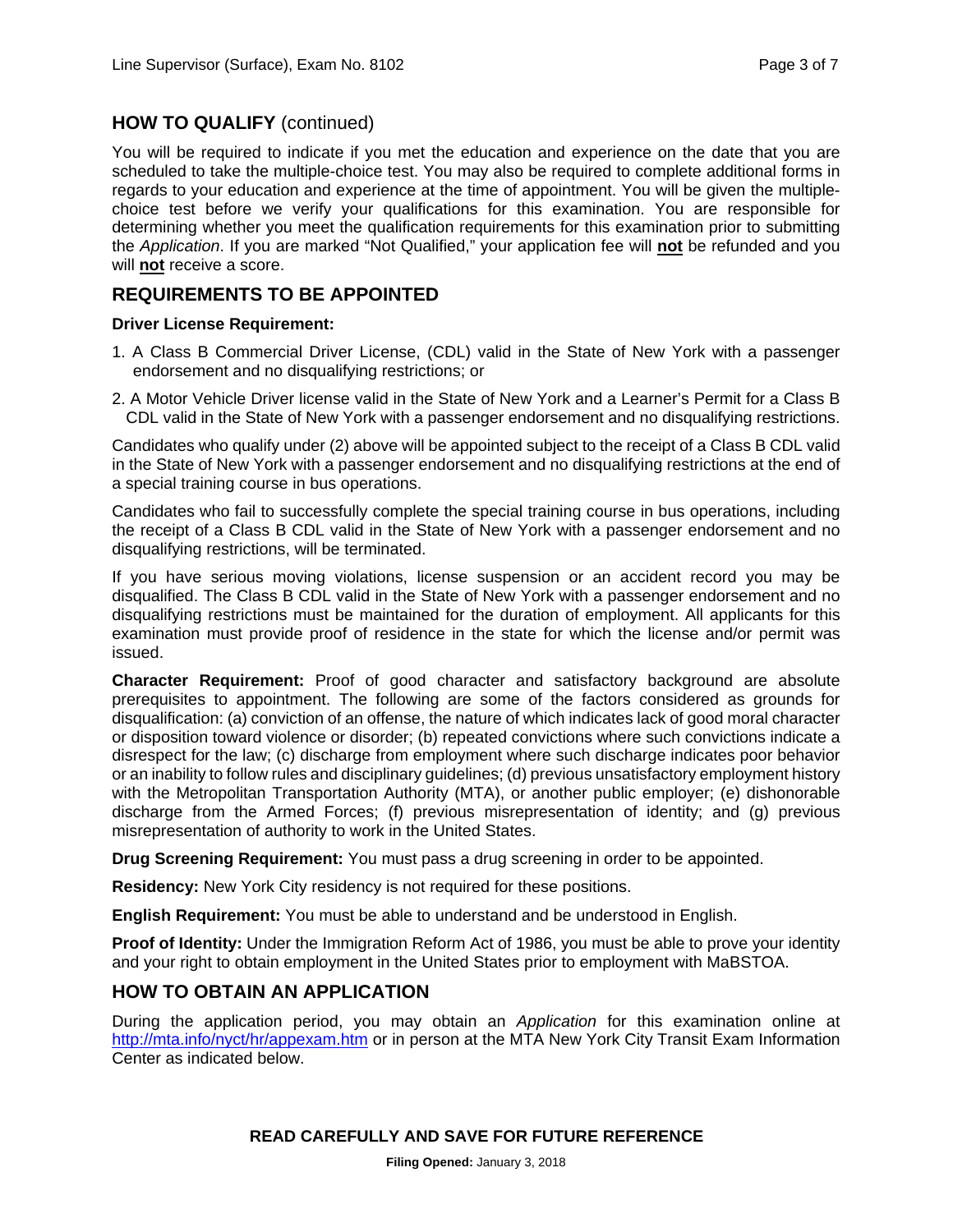### **HOW TO OBTAIN AN APPLICATION** (continued)

**MTA New York City Transit Exam Information Center:** Open Monday through Friday, from 9 AM to 3 PM, in the lobby at 180 Livingston Street, Brooklyn, New York. Directions: take the A, C, F or R trains to the Jay Street-Metro Tech Station, or the 2, 3, or the G train to the Hoyt Street Station.

#### **HOW TO SUBMIT AN APPLICATION AND PAY THE APPLICATION FEE**

If you believe you meet the requirements in the "How to Qualify" section, submit an application online by the last day of the application period.

#### **Online Applications:**

- 1. Apply using http://mta.info/nyct/hr/appexam.htm by the last day of the application period.
- 2. A major credit card or a bank card associated with a bank account must be used when applying online.
- 3. You will be given a confirmation number after you submit your *Application* and pay the application fee. Applicants who request a fee waiver must apply by mail.

Computers with internet access are available on a limited basis at branches of the New York Public Library, the Brooklyn Library and the Queens Library to patrons with a valid library card.

Save your confirmation numbers for future references and proof of filing an *Application* 

**Application Fee**: This fee is generally not refundable. Under special circumstances, you may be entitled to a refund. You should refer to the Department of Citywide Administrative Services (DCAS) Exam Regulations to determine if you are entitled to a refund prior to requesting a refund. You can refer to the bottom of the last page of this Notice of Examination for instructions on how to obtain a copy of the DCAS Exam Regulations

#### **ADMISSION LETTER**

An *Admission Letter* will be mailed to you about 10 days before the date of the multiple-choice test. If you do not receive an *Admission Letter* at least 4 days before this date, you may obtain a duplicate letter at the MTA New York City Transit Exam Information Center (as indicated above). A paper copy of the *Admission Letter* is your ticket for admission to the test.

Employees **must** keep their official mailing address **up to date.** Only the address on file with the MTA Business Service Center will be used to mail correspondence, including the *Admission Letter.* 

#### **THE TEST**

The test will consist of two distinct components; a competitive multiple-choice test and a qualifying structured interview. The competitive multiple-choice test will be given on one of the dates that are stated on the first page. The qualifying structured interview will be given at a later date to candidates who have passed the competitive multiple-choice test and are deemed to meet the qualification requirements. A score of at least 70% is required to pass each component

The competitive multiple choice test may include questions on the installation, troubleshooting, inspection, repair, testing and maintenance of automotive/bus equipment, including tools and equipment used in automotive/bus maintenance; safe and efficient work practices and procedures; reading and interpreting technical drawings, wiring diagrams and schematics; job related mathematical calculations; and other related areas.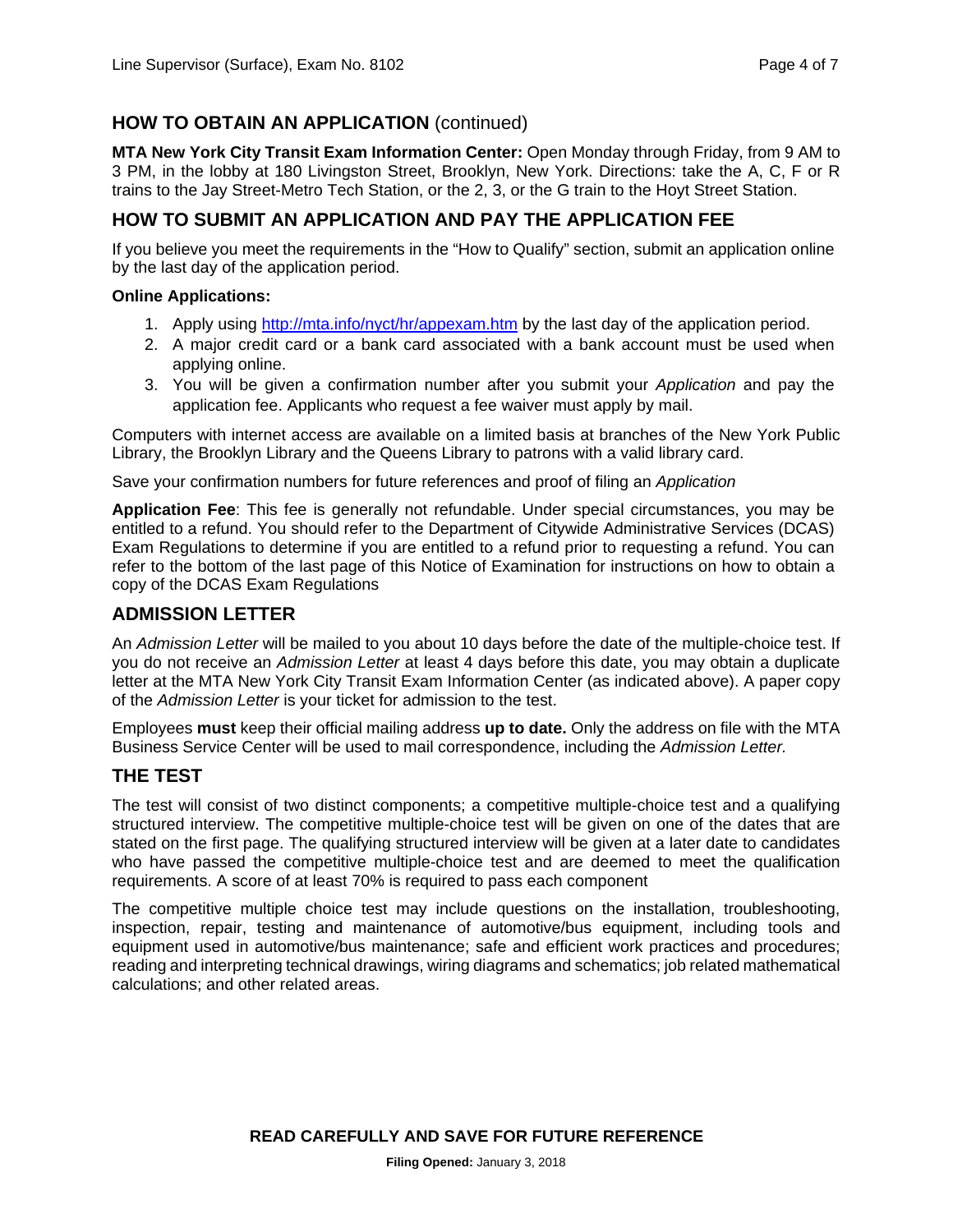## **THE TEST** (continued)

The qualifying structured interview may include questions on the following abilities:

- **Oral Comprehension** -- Ability to understand spoken English words and sentences
- **Oral Expression** -- Ability to use English words or sentences in speaking so others will understand
- **Planning and Organizing** Establishing a course of action for self and/or others to accomplish a specific goal; planning proper assignment of personnel and appropriate allocation of resources
- **Delegation** Utilizing subordinates effectively; allocating decision-making and other responsibilities to the appropriate subordinates
- **Management Control** Establishing procedures to monitor and/or regulate processes, tasks, or activities of subordinates and job activities and responsibilities; taking action to monitor the results of delegated assignments or projects
- **Development of Subordinates** -- Developing the skills and competencies of subordinates through training and developmental activities related to current and future jobs
- **Analysis** Identifying problems, securing relevant information, relating data from different sources and identifying possible causes of problems
- **Judgement** Developing alternative courses of action and making decisions based on logical assumptions that reflect factual information
- **Technical Translation** Demonstrating knowledge of the meaning of technical/professional terminology used on the job.

## **TEST ADMINISTRATION GUIDELINES**

**Warning:** You are not permitted to enter the test site with cellular phones, smart watches, beepers, pagers, cameras, portable media players, or other electronic devices. Calculators are permitted; however, they must be hand-held, battery or solar powered, numeric only. Calculators with functions **other than** addition, subtraction, multiplication and division **are prohibited**. Electronic devices with an alphabetic keyboard or with word processing or data recording capabilities such as planners, organizers, etc. are prohibited. If you use any of these devices in the building at any time before, during or after the test, you may not receive your test results, your test score may be nullified, and your application fee will not be refunded.

You may not have any other person, including children, present with you while you are being processed for or taking the test and no one may wait for you inside of the test site while you are taking the test.

**Required Identification:** You are required to bring one (1) form of valid (non-expired) signature and photo bearing identification to the interview site. The name that was used to apply for the exam must match the first and last name on the photo ID. A list of acceptable identification documents is provided below. If you do not have an acceptable ID, you may be denied entrance into the interview. Acceptable forms of identification (bring one) are as follows: State issued driver's license, State issued identification card, US Government issued Passport, US Government issued Military Identification Card, US Government issued Alien Registration Card, Employer ID with photo, or Student ID with photo.

**Leaving:** You must leave the test site once you finish the test. If you leave the test site after being fingerprinted but before finishing the test, you will not be permitted to re-enter. If you disregard this instruction and re-enter the test site, you may not receive your test results, your test score may be nullified, and your application fee will not be refunded.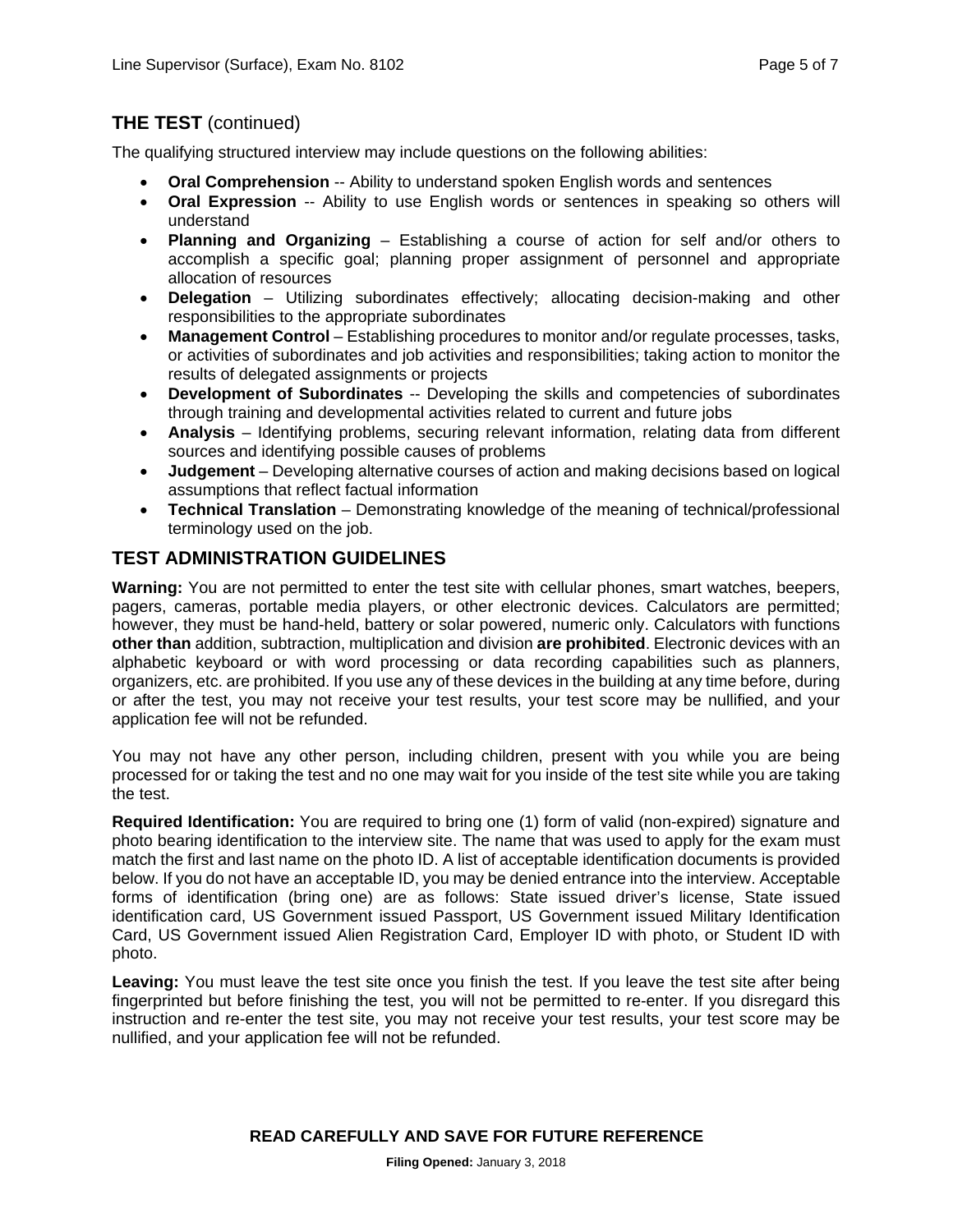### **THE TEST RESULTS**

If you pass the competitive multiple-choice test, the qualifying structured interview, and are deemed to meet the qualification requirements, your name will be placed in final score on an eligible list and you will be given a list number. You will be notified by mail of your test results. If you meet all requirements and conditions, you will be considered for appointment when your name is reached on the eligible list. The eligible list for this exam may remain in effect up to 4 years from the date it is established.

## **SPECIAL ARRANGEMENTS**

**Late Filing:** Consult with **your department's Human Resources representative** to determine the procedure for filing a late *Application* if you meet one of the following conditions:

- 1. You are absent from work for at least one-half of the application period and are unable to apply for reasons such as vacation, sick leave or military duty; or
- 2. You become eligible after the above application period, but on or before the first day of the multiple-choice test

**Make-Up Test:** You may apply for a make-up test if you cannot take the test on the scheduled test date for any of the following reasons:

- 1. Compulsory attendance before a public body;
- 2. On-the-job injury or illness caused by municipal employment where you are an officer or employee of MaBSTOA;
- 3. Absence from the test within one week after the death of a spouse, domestic partner, parent, sibling, child or child of a domestic partner;
- 4. Absence due to ordered military duty;
- 5. A clear error for which MaBSTOA is responsible; or
- 6. A temporary disability, pregnancy-related, or child-birth-related condition preventing you from taking the test.

To request a make-up test, mail your request with your documentation of special circumstances to the address found in the "Correspondence Section" below within 60 days of your scheduled test date or make the request within 90 days of restoration to your position after performing military duty.

**Special Test Accommodations:** If you plan to request special testing accommodations due to disability or an alternate test date due to your religious belief, follow the instructions included with your *Application* and mail your request to the address found in the "Correspondence" section below no later than 30 days prior to the scheduled test date.

## **ADDITIONAL INFORMATION**

**Probation Completed:** You are required to successfully complete a one-year probationary period. If you do not successfully complete the probationary period, you may be terminated.

**Promotion Test**: A promotion examination for this title is being held for the eligible MaBSTOA employees. The names appearing on the promotion list will be considered first in filling vacancies.